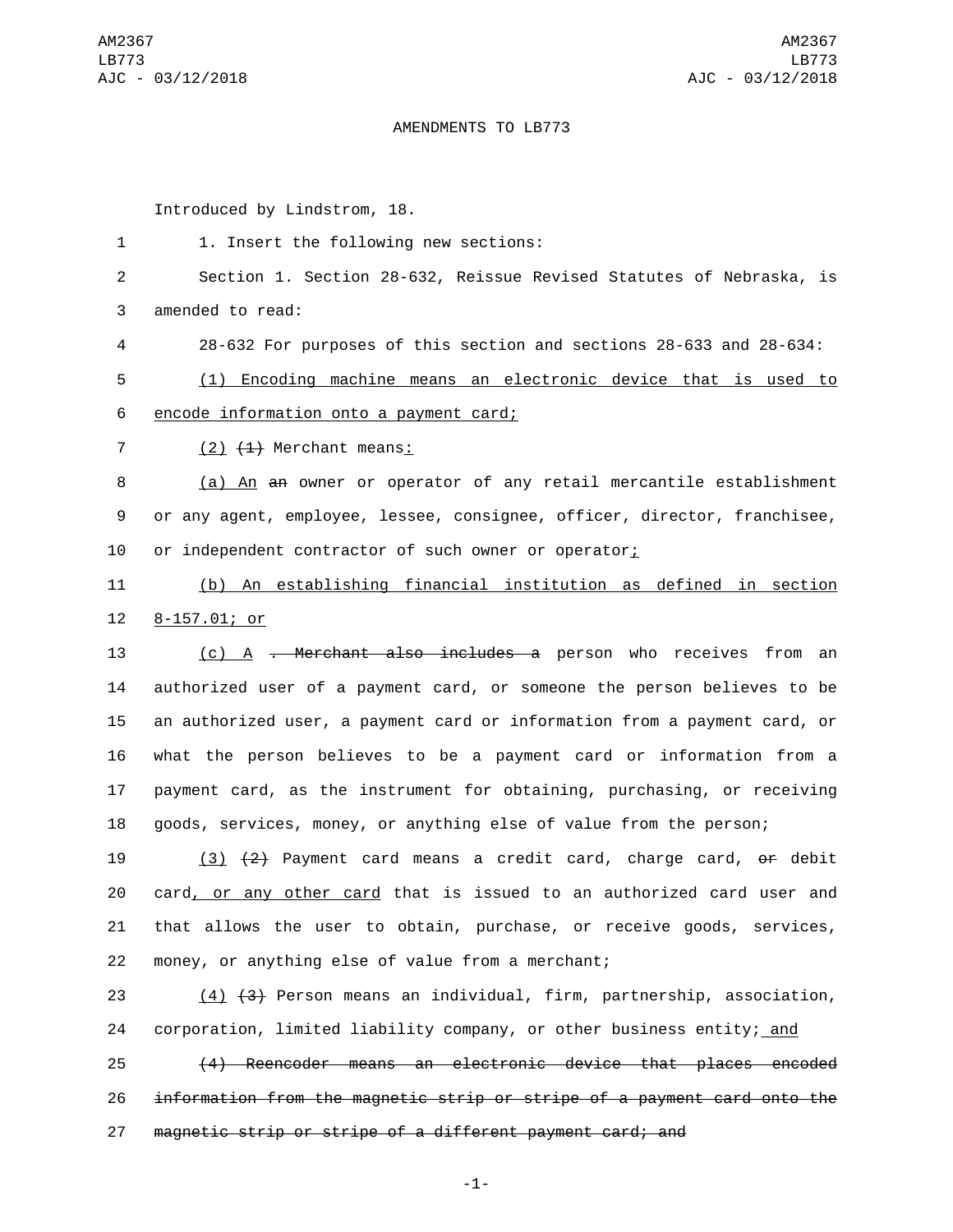1 (5) Scanning device means a scanner, a reader, a wireless access 2 device, a radio-frequency identification scanner, near-field 3 communication technology, or any other electronic device that is used to 4 access, read, scan, obtain, memorize, or store, temporarily or 5 permanently, information encoded on the magnetic strip or stripe of a 6 payment card.

7 Sec. 2. Section 28-634, Reissue Revised Statutes of Nebraska, is 8 amended to read:

9 28-634 (1) It is unlawful for a person to <u>intentionally and</u> 10 knowingly use:

11 (a) Use a A scanning device to access, read, scan, obtain, memorize, 12 or store, temporarily or permanently, information encoded on the magnetic 13 strip or stripe of a payment card without the permission of the 14 authorized user of the payment card and with the intent to defraud the 15 authorized user, the issuer of the authorized user's payment card, or a 16 merchant; $-0f$ 

 (b) Possess a scanning device with the intent to obtain information encoded on a payment card without the permission of the authorized user, the issuer of the authorized user's payment card, or a merchant or possess a scanning device with knowledge that some other person intends 21 to use the scanning device to obtain information encoded on a payment card without the permission of the authorized user, the issuer of the 23 authorized user's payment card, or a merchant;

24 (c) Use an encoding machine (b) A reencoder to place information 25 encoded on the magnetic strip or stripe of a payment card onto the 26 magnetic strip or stripe of a different card without the permission of 27 the authorized user of the card from which the information was obtained 28 is being reencoded and with the intent to defraud the authorized user, 29 the issuer of the authorized user's payment card, or a merchant; or  $\overline{z}$ 

30 (d) Possess an encoding machine with the intent to place information 31 encoded on a payment card onto a different payment card without the

-2-